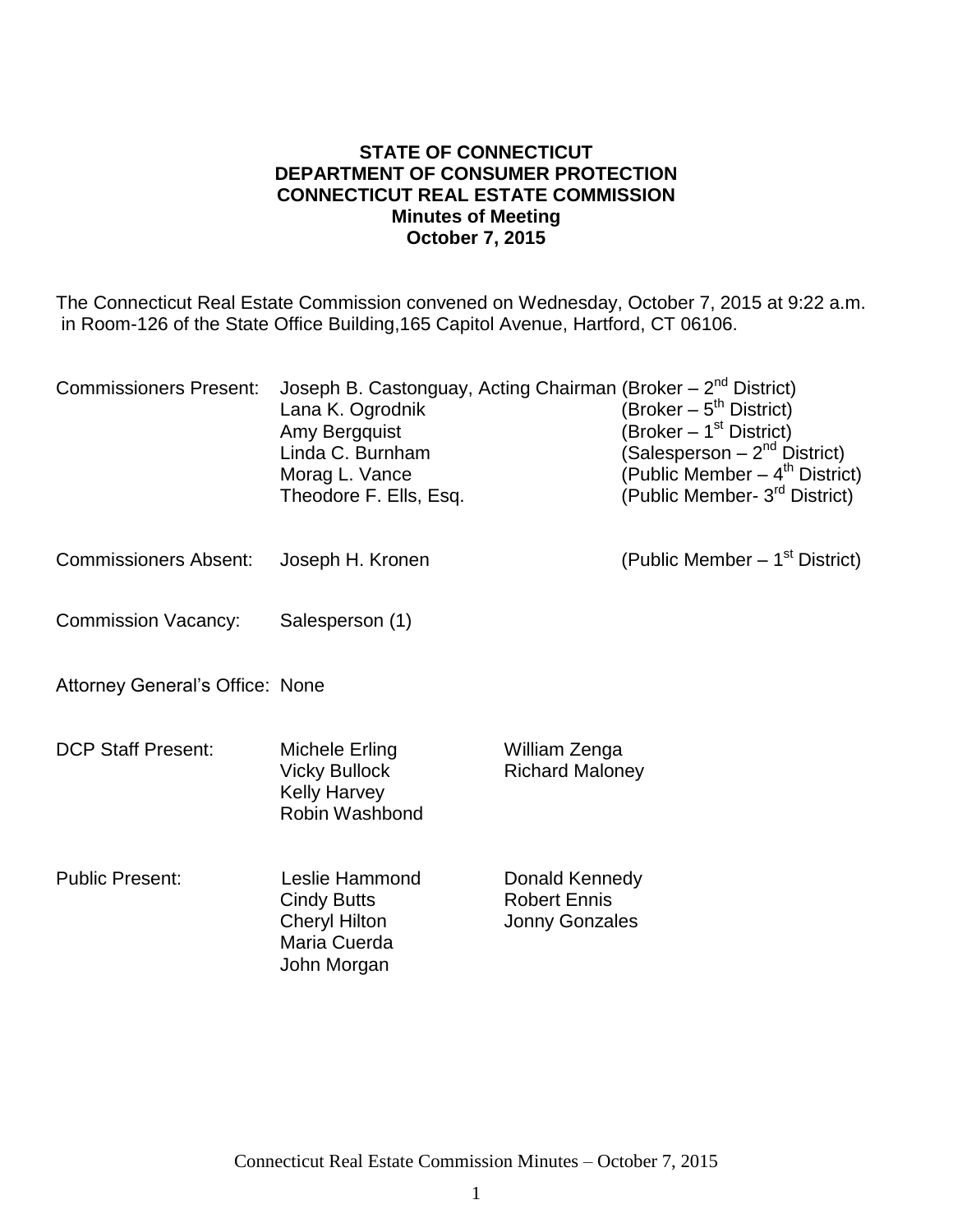# **MINUTES OF PREVIOUS MEETINGS**

It was moved by Commissioner Vance, Commissioner Ogrodnik 2<sup>nd</sup>, and the motion carried unanimously to approve the minutes of the August 5, 2015 Connecticut Real Estate Commission meeting as amended.

# **COMMENTS OR CONCERNS OF ANY PERSON PRESENT TODAY**

 Director Richard Maloney commented on Public Act 15-98, 'An Act Concerning Licensure Requirements for Real Estate Brokers' which becomes effective July 1, 2016 and specifically addressed the educational requirement of two 15-hour elective courses. Director Maloney stated that the Department is requesting that the currently required, mandatory 30-hour Appraisal course be equivalent to the two 15-hour elective courses.

It was moved by Commissioner Vance, Commissioner Ogrodnik  $2<sup>nd</sup>$ , and the motion carried unanimously to accept the currently required, mandatory 30-hour appraisal course as equivalency for two 15-hour elective courses.

• Real Estate Examiner Kelly Harvey commented that there are several requests from licensees asking that two 30-hour courses be equivalent to the required 60-hour Real Estate Principles and Practices. Ms. Harvey noted that in the past the Commission acted favorable for current licensees, and that requests from non-licensees were denied. Examiner Harvey requested that the Commission issue a blanket statement that any request for a waiver or equivalency education pertinent to Real Estate Principles and Practices for any applicant who is not currently a CT real estate licensee should be denied by the Department and not brought before the Real Estate Commission.

It was moved by Commissioner Ogrodnik, Commissioner Vance  $2^{nd}$ , and the motion carried unanimously to continue discussion on this matter at the December 2, 2015 meeting.

It was moved by Commissioner Vance, Commissioner Ells  $2<sup>nd</sup>$ , and the motion carried unanimously to move the agenda items: *Real Estate Guaranty Fund Application, Old Business and New Business* ahead of the *Formal Hearing*.

## **REAL ESTATE GUARANTY FUND APPLICATION**

## **Case #2013-341- Mahogany Hubert vs Paul Johnson**

It was moved by Commissioner Vance, Commissioner Ogrodnik  $2<sup>nd</sup>$ , and the motion carried unanimously to approve the Guaranty Fund application of Mahogany Hubert and authorize payment to her in the amount of \$4,108.02.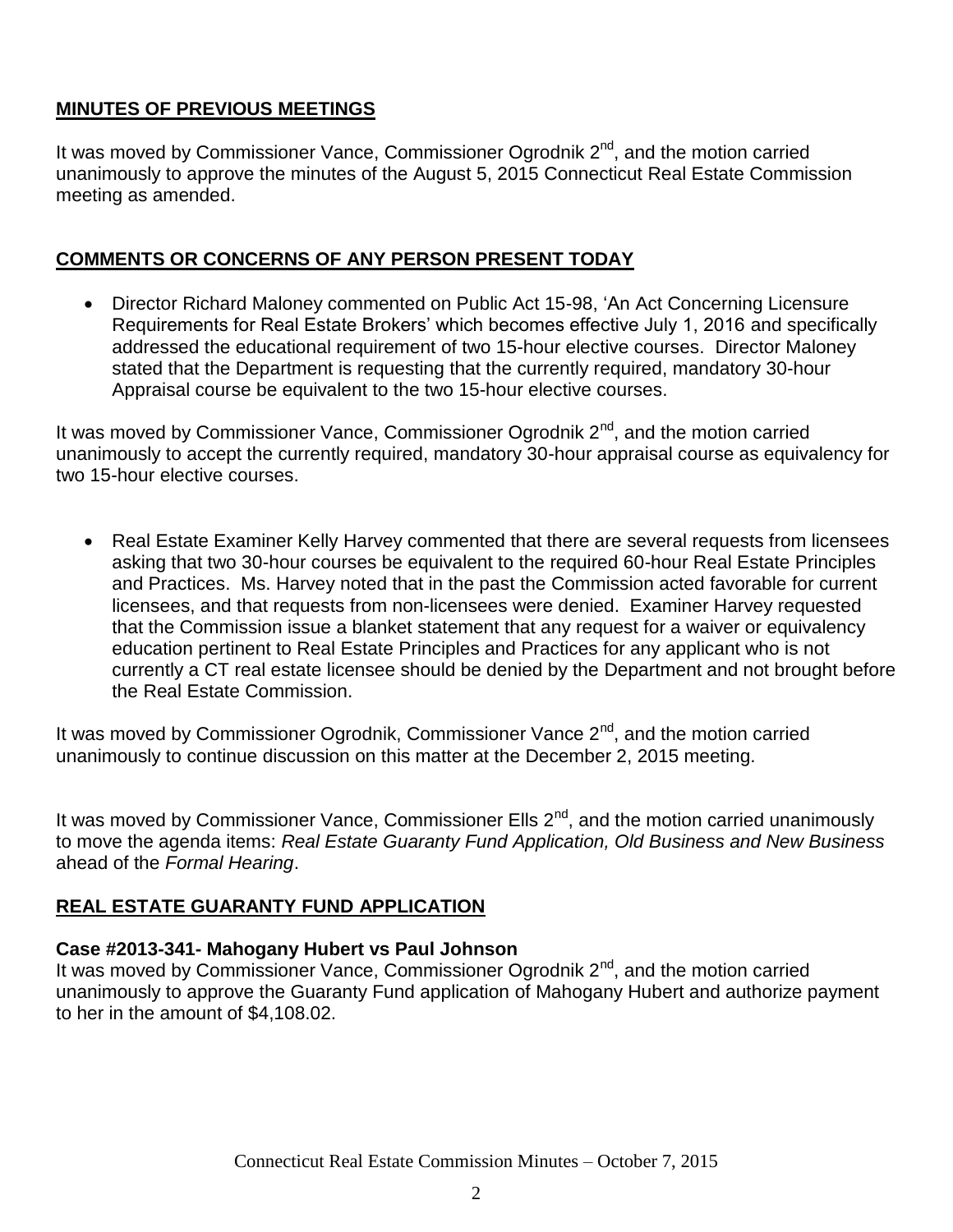# **OLD BUSINESS**

### **Fair Housing Mandatory Course**

Cheryl Hilton (Calcagni Real Estate), Leslie Hammond (Hammond Realty) and Maria Cuerda (CT Fair Housing Center) appeared before the Commission to answer questions and continue the discussion from the August meeting concerning their request to include 'Fair Housing' as a mandatory 3-hour continuing education course for all Connecticut real estate agents.

It was moved by Commissioner Ells, Commissioner Ogrodnik 2<sup>nd</sup>, and the motion carried unanimously to approve a mandatory 3-hour Fair Housing continuing education course and that the Fair Housing Center will submit the course materials to the Department for review by November 15, 2015.

## **NEW BUSINESS**

**Clarification regarding the requirement for specific start and end dates for pre-licensing courses. No continuous schedule allowed**.

The Department removed this item from the agenda.

### **FORMAL HEARING**

**Robert Ennis d/b/a Ennis Property Management (Community Association Manager, CAM)** It was moved by Commissioner Ells, Commissioner Bergquist  $2^{nd}$ , and the motion carried unanimously that based on the findings of the Commission, the Ennis Property Management Inc., failed to obtain the necessary approval from Silversmith Commons Condominium Association to enter into a contract with Branford Roofing Company and that the two checks that were issued by Branford Roofing Company to Robert Ennis in the amount of \$2,071.24 and \$4,094.19 were not properly credited to the Silversmith Commons Condominium Association, in violation of Chapter 400b of the Connecticut General Statutes, Section 20-459 (c) and Section 20-458 and Section 20-456 (1), (3) and  $(7)$ .

It was moved by Commissioner Ells, Commissioner Burnham  $2<sup>nd</sup>$ , and the motion carried unanimously that based on the findings of the Commission, the Community Association Manager registration of Mr. Robert Ennis shall be revoked effective immediately for a period of one year.

## **COMMENTS OR CONCERNS OF ANY PERSON PRESENT TODAY**

 Director Richard Maloney informed the Commission of an issue concerning defective concrete foundations and stated that as of this date, 65 homeowners have reported the deterioration of certain concrete foundations, which appear to be limited to some homes in eastern Connecticut. The Department of Consumer Protection and the Office of the Attorney General are investigating the matter and among other things, this investigation will attempt to determine what is causing the problem and what, if anything can be done to alleviate the current situation and prevent future problems.